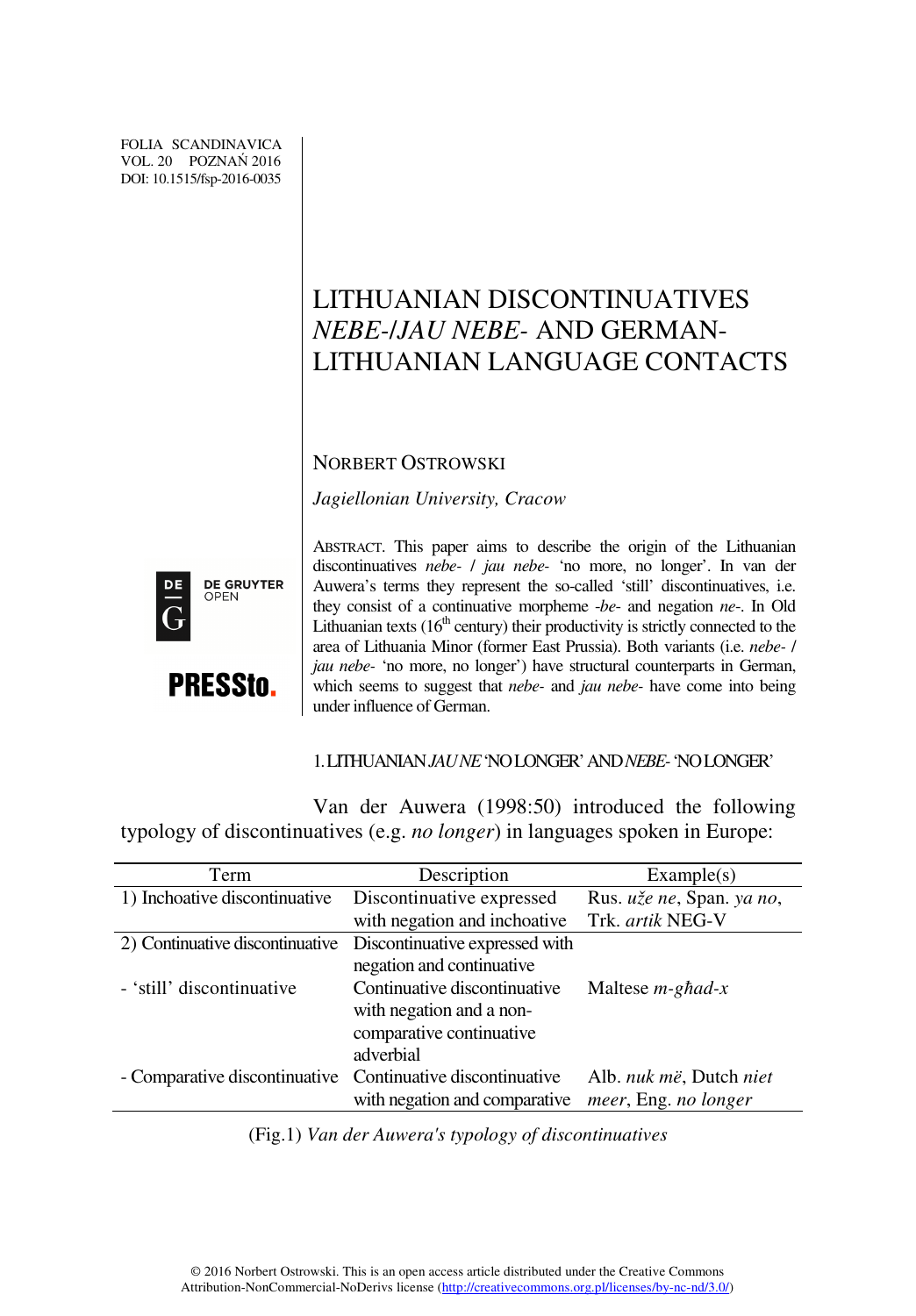In contemporary Lithuanian we find two kinds of discontinuatives. The first one, common for all Lithuanian dialects, is the inchoative discontinuative *jau ne* (: *jau* 'already'), e.g.:

|                            | $(1)$ Jonas | jau     | ne-turi                   | $laik-o.$ |
|----------------------------|-------------|---------|---------------------------|-----------|
|                            | John        | already | NEG-have:PRS3 time:GEN.SG |           |
| 'John no longer has time.' |             |         |                           |           |

The continuative counterpart of *jau ne* 'no longer' is *dar* 'still' (< OLith. *dabar* 'still; now'). The system of phasal adverbs consists of four elements:

- a) continuative *dar* 'still',
- b) continuative negative *dar ne* 'not yet',
- c) inchoative *jau* 'already',
- d) inchoative discontinuative *jau ne* 'no longer'.

This system coincides with the Slavic one (Polish, Russian), which has been thoroughly described by van der Auwera (1998:39 ff.), cf. Pol. *jeszcze* 'still', *jeszcze nie* 'not yet', *ju*ż 'already' and *ju*ż *nie* 'no longer' (lit. 'already not').

The second type of discontinuative is the so-called "'still' discontinuative", e.g.:

(2) Jonas *ne- be- turi laik-o*. John NEG-still-have:PRS3 time:GEN.SG 'John no longer has time.'

This discontinuative is limited exclusively to the West-Aukshtaitian dialect (the west Lithuania and former East Prussia), which became the basis of the literary Lithuanian language. Discontinuatives *jau ne* and *nebe* are used in literary language interchangeably. The distribution of *jau ne-*, *nebe-* and *jau nebe-* is especially well visible in Old Lithuanian texts. E.g. in *Postill* (1599) by Mikołaj Dauksza *(DP*), who came from the Kėdainiai district and represented the so-called middle Lithuanian variant of the  $16<sup>th</sup>$  century literary Lithuanian language, *jau ne-* appears ≈39x, *nebe-* only 2x, *jau nebe-* 0x. By contrast, in the comparable in terms of size *Postill* (1591) by Johannes Bretke (Lithuania Minor = former East Prussia), *jau ne-* occurs only 4x, *nebe-* 15x, *jau nebe-*6x.<sup>1</sup> In the following section I will discuss the origin of *nebe-* 'no longer'.

## 2. OUTER NEGATION VS. INNER NEGATION

In Modern Lithuanian the continuative counterpart of *nebe-* is the prefix *tebe*-, which about the first half of  $19<sup>th</sup>$  century superseded the continuative prefix/particle *be* 'still' (Ostrowski 2011a). The primary usage of *be(-)* is illustrated by examples (3) and (4):

<sup>1</sup> More on the distribution *jau ne-*, *nebe-* and *jau nebe-* 'no longer' in Old Lithuanian texts see Ostrowski (2011b).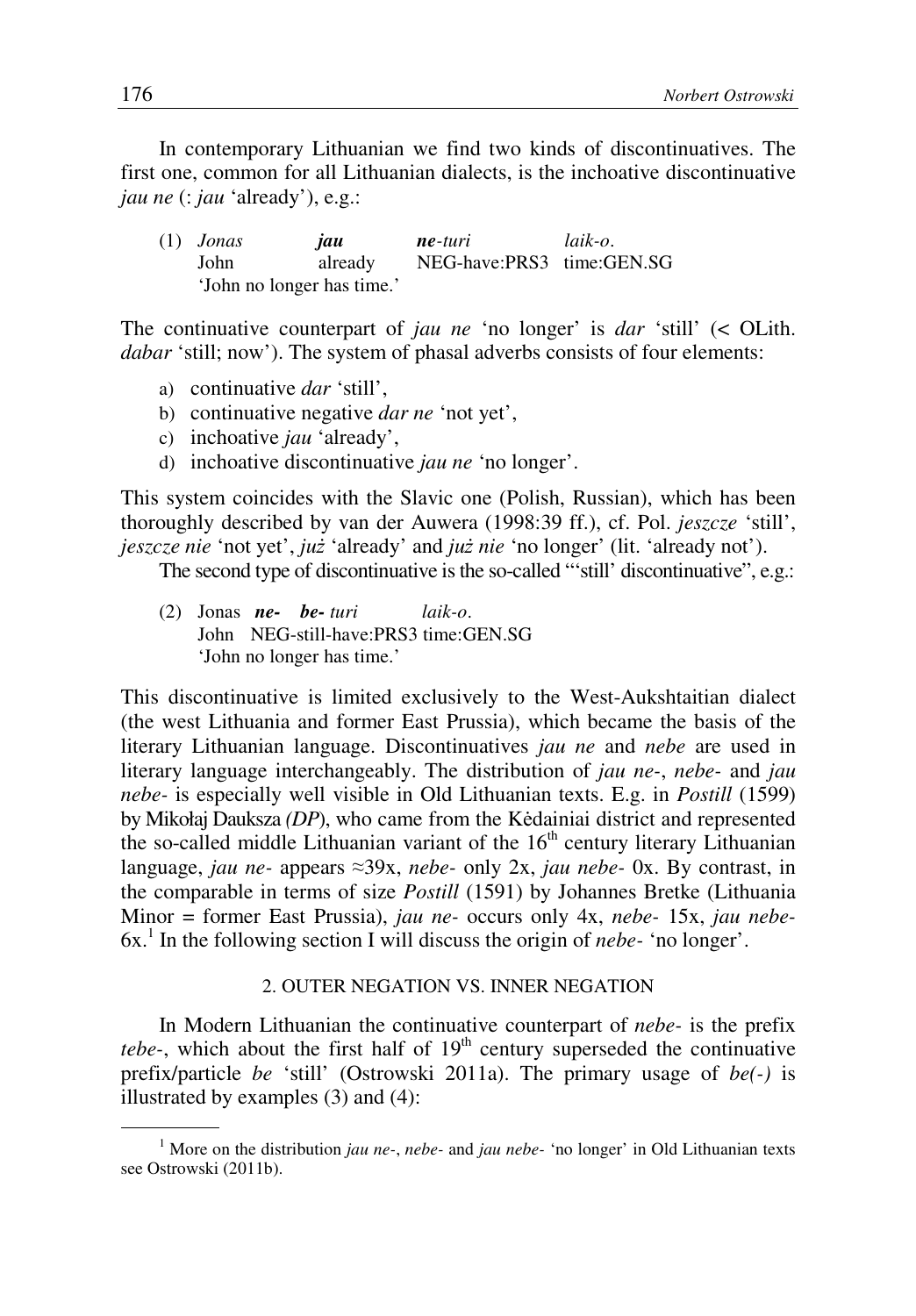- (3) *kolei be diena* (Bretke's Bible [1590]) until still day 'for the day goeth away' (Jer 6,4) // Luther (1545): *weil es noch hoch Tag ist!*
- (4) *Acz giwen-ke-m Raskaschnai / kalei be-turri-m / ir warto-ke-m*  and live:IMPRT-1PL lusciuosly until still:keep:1PL and use:IMPRT-1PL

*kun-a saw-a kolei be iaunas<sup>2</sup>*  $iaunas<sup>2</sup>$ . body-ACC.SG one's own:ACC.SG until still young 'Let's live lusciously while we are still staying alive and let's use our body while it is still young.'

The origin of *nebe-* boils down to the difference between OUTER NEGATION and INNER NEGATION. Outer negation has in its scope the whole sentence and is established by means of a paraphrase 'It is not true that...', e.g.:

(5) *Jon-o n*ė*ra namie*. ('It is not true that John is home') John:GEN.SG NEG:be:PRS3 at home 'John is not home'

In contrast, the inner negation appears in the scope of the other part of sentence, e.g. particle *jau* 'already' in (1). In order to illustrate the difference, let's compare sentences (6) and (7):

- (6) *Jonas ne- be- turi laik-o*. ('It is not true that John still has time') John NEG-still-have:PRS3 time:GEN.SG 'John no longer has time.'
- (7) *Jonas jau neturi laik-o*. John already NEG-have:PRS3 time:GEN.SG 'John no longer has time.'

If we apply to (6) the paraphrase 'it is not true that...', we obtain 'It is not true that John still has time' that is synonymous with (7). However, if we employ the aforementioned paraphrase in (7), we get 'It is not true that John already has time' = 'John has not time yet' that differs clearly from the sense of (7). It happens because in (7) there is the inner negation that occurs in the scope of the particle *jau* 'already'. Which has led us to the conclusion that the outer negation with the continuative prefix *be-* is an equivalent to the inner negation with the particle *jau* 'already'; see König (1991, 143), who illustrated the described relationship using the German *schon* 'already' and *noch* 'still':

- a.  $\neg$  (schon p)  $\equiv$  noch  $(\neg p)$  b.
- c.  $\neg$  (noch p)  $\equiv$  schon  $(\neg p)$  d.

<sup>2</sup> *BP* I 237.17-18 [1591]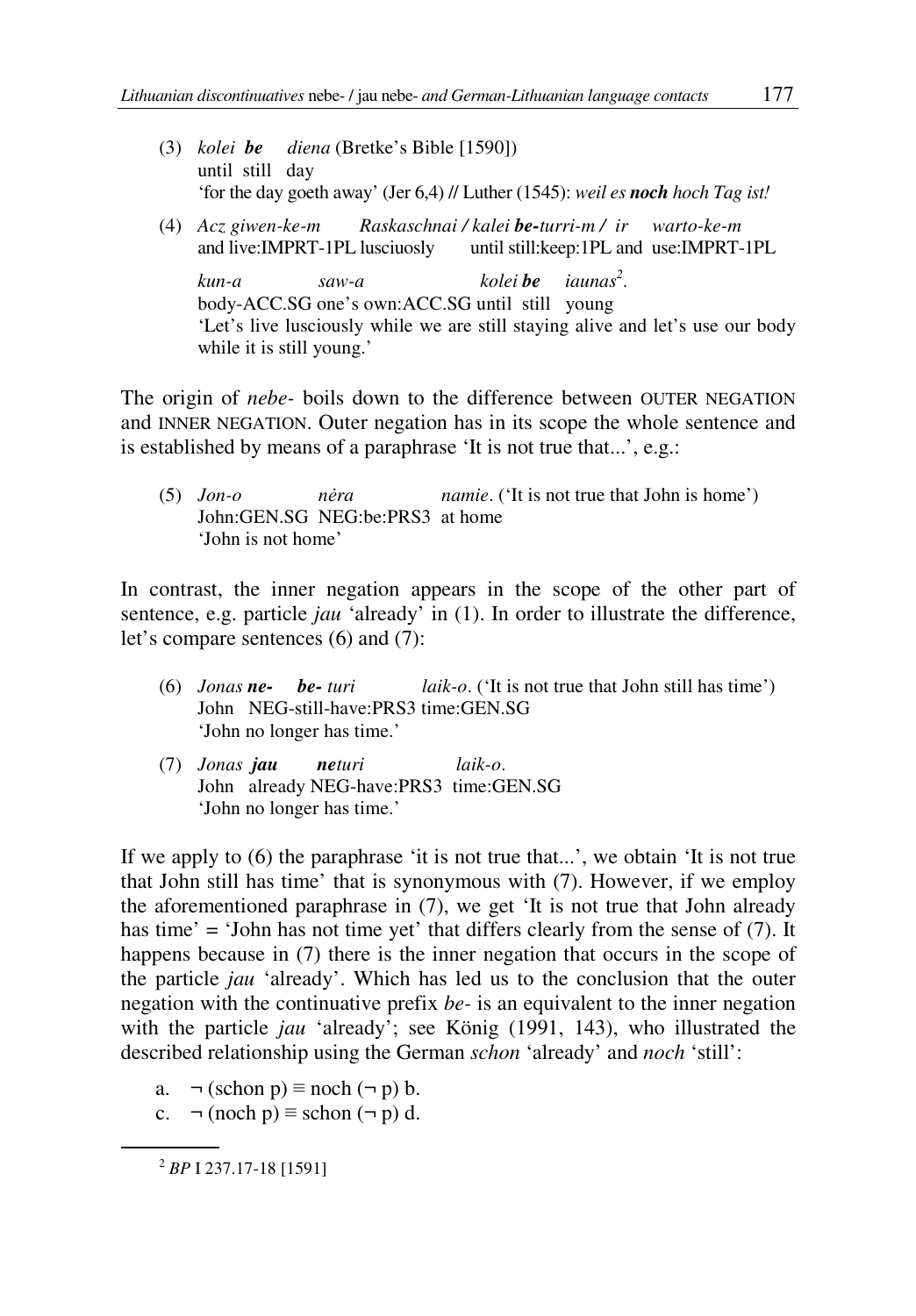These symbols may be replaced with the following examples:

- (8) a. *It is not true that X already has time* ≡ b. *X does not have time yet*
- (8) c. *It is not true that X still has time*  $\equiv$  d. lit. *already not*

The German *nicht mehr* 'no longer', a comparative discontinuative in van der Auwera's terms, constitutes an outer negation, too (König, *loc. cit.*). The fact that the Lithuanian *nebe-* 'no longer' is recorded exclusively in West Lithuania raises the question whether the use of the negation in *nebe-* has not been influenced by German. Such a structure is completely different from the state observable in the remaining Lithuanian dialects (and Slavic languages).

To sum up, the Lithuanian *nebe-* comes from joining the **outer negation** *ne* and **continuative** prefix / particle *be(-)* 'still'. A brilliant paralell is found in the Old Greek οὐκ-έτι 'no more, no longer, no further', which traces back to combination of sentence negation οὐ(κ) and continuative adverb  $\ell \tau$ t 'yet, still'.

In the West-Aukshtaitian dialect (and thereby in literary language), there also occurs the variant *jau nebe* 'no longer', e.g.:

(9) *Seniai jau ne-be-lijo*. long before already NEG-still-rain:PRT3 'It has not been raining long ago.'

Van der Auwera (1998: 83-85) calls this type "emphatic uses", cf. Dutch (10) and German (11):

- (10) *Jan is al niet meer thuis*. John is already no more home 'John has already left home.'
- (11) *Das habe ich schon lange nicht mehr gehört*. 'I haven't heard that one in a long time.'

Here, too, the similarity between Germanic languages and the most westward part of the Lithuanian dialectal area is striking.

## **REFERENCES**

- *BP* = Postilla. Tatai esti Trumpas ir Prastas Jschguldimas Euangeliu (...) Per Jana Bretkuna Lietuvos Plebona (...) 1591. (2005) In: O. Aleknavičienė (ed.). *Jono Bretk*ū*no* Postillė*: Studija, faksimil*ė *ir kompaktin*ė *plokštel*ė. Vilnius: Lietuvių kalbos instituto leidykla.
- *DP* = Postilla Catholicka. Tái est: Iźguldimas Ewangeliu kiekwienos Nedelos ir szwętes per wissús metús. Per Kúnigą Mikaloiv Davkszą Kanonîką Médnikų... 1599. (2000) In: J. Palionis (ed.). *Mikalojaus Daukšos 1599 met*ų *Postil*ė *ir jos šaltiniai*. Vilnius: Baltos lankos.
- König, E. (1991). *The Meaning of Focus Particles. A Comparative Perspective*. London and New York: Routledge.